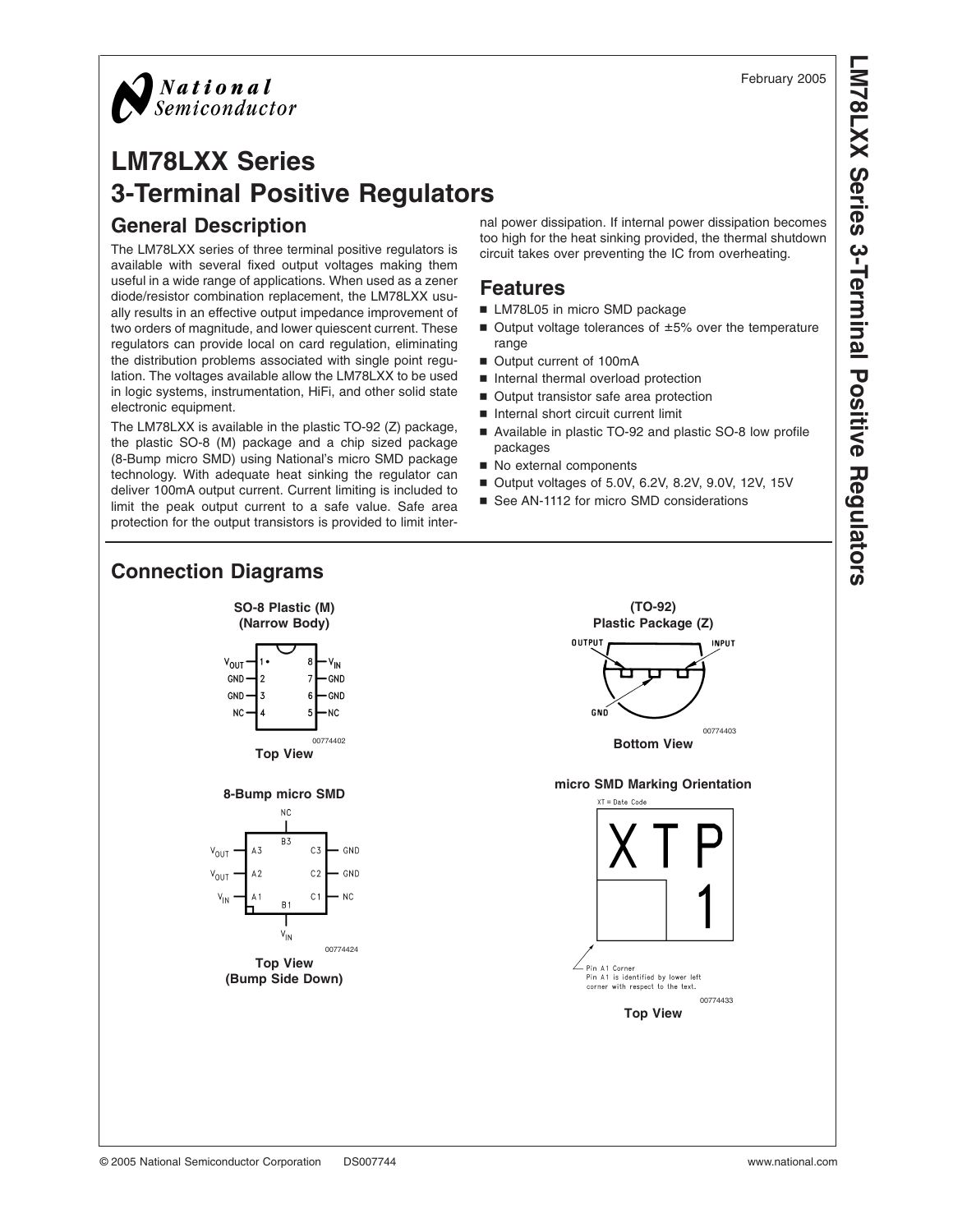LM78LXX Series **LM78LXX Series**

# **Ordering Information**

| Package            | <b>Order Number</b> | <b>Output Voltage</b> | <b>NSC Drawing</b> | <b>Supplied As</b>  |
|--------------------|---------------------|-----------------------|--------------------|---------------------|
|                    | LM78L05IBP          | 5V                    | BPA08AAB           | Reel of 250         |
|                    | LM78L05IBPX         | 5V                    | BPA08AAB           | Reel of 3000        |
| microSMD           | LM78L09ITP          | 9V                    | TPA08AAA           | Reel of 250         |
|                    | LM78L09ITPX         | 9V                    | TPA08AAA           | Reel of 3000        |
| <b>SOIC Narrow</b> | LM78L05ACM          | 5V                    | M08A               | Rail of 95          |
|                    | LM78L05ACMX         | 5V                    | M08A               | <b>Reel of 2500</b> |
|                    | LM78L12ACM          | 12V                   | M08A               | Rail of 95          |
|                    | LM78L12ACMX         | 12V                   | M08A               | <b>Reel of 2500</b> |
|                    | LM78L15ACM          | 15V                   | M08A               | Rail of 95          |
|                    | LM78L15ACMX         | 15V                   | M08A               | <b>Reel of 2500</b> |
| TO-92              | LM78L05ACZ          | 5V                    | Z03A               | Box of 1800         |
|                    | LM78L62ACZ          | 6.2V                  | Z03A               | Box of 1800         |
|                    | LM78L82ACZ          | 8.2V                  | Z03A               | Box of 1800         |
|                    | LM78L09ACZ          | 9V                    | Z03A               | Box of 1800         |
|                    | LM78L12ACZ          | 12V                   | Z03A               | Box of 1800         |
|                    | LM78L15ACZ          | 15V                   | Z03A               | Box of 1800         |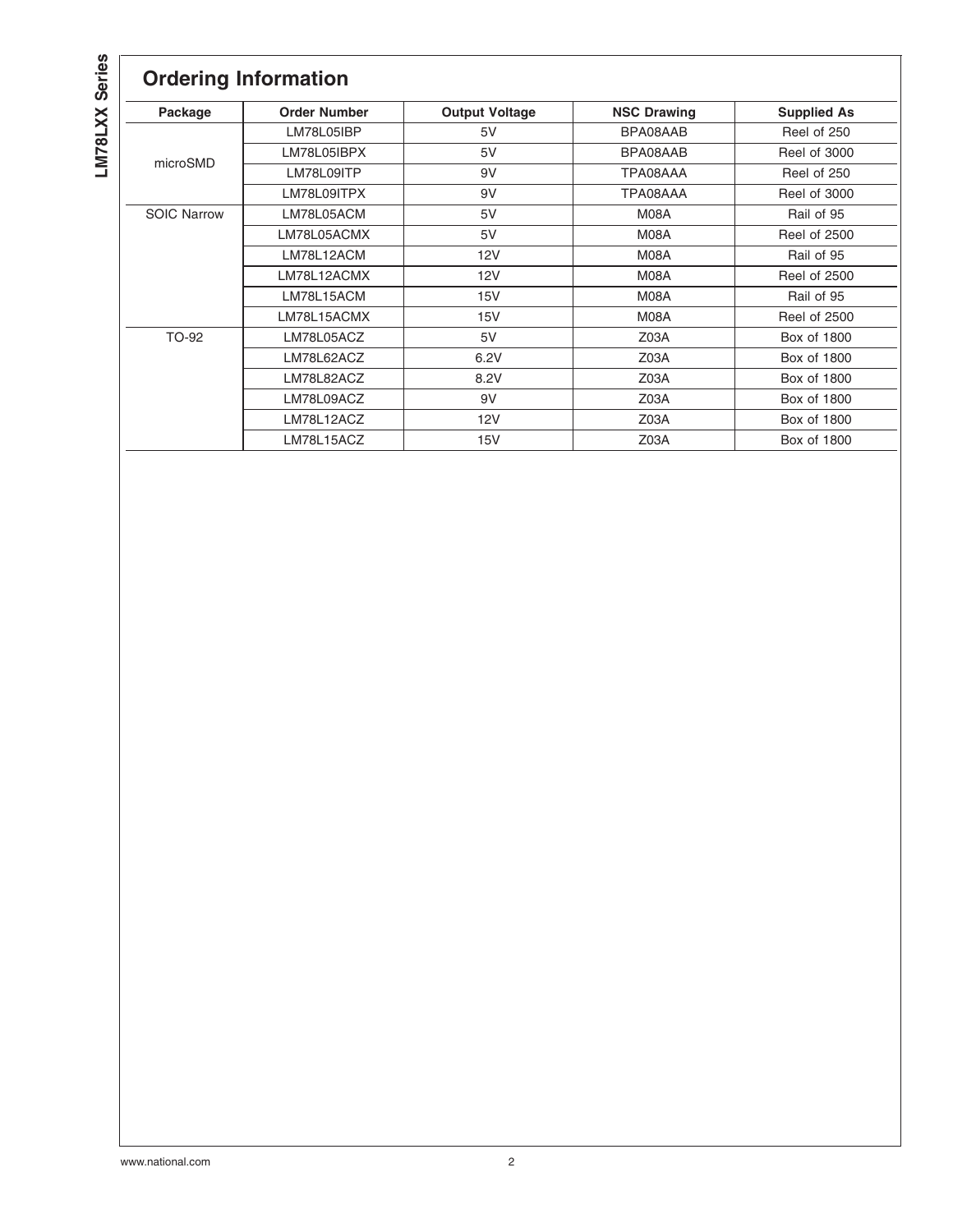## **Absolute Maximum Ratings [\(Note 1\)](#page-5-0)**

**If Military/Aerospace specified devices are required, please contact the National Semiconductor Sales Office/ Distributors for availability and specifications.**

| Power Dissipation (Note 5)         | Internally Limited                  |
|------------------------------------|-------------------------------------|
| Input Voltage                      | 35V                                 |
| Storage Temperature                | $-65^{\circ}$ C to $+150^{\circ}$ C |
| <b>ESD Susceptibility (Note 2)</b> | 1kV                                 |

| Operating Junction Temperature   |                                    |
|----------------------------------|------------------------------------|
| SO-8, TO-92                      | $0^{\circ}$ C to 125 $^{\circ}$ C  |
| micro SMD                        | $-40^{\circ}$ C to 85 $^{\circ}$ C |
| Soldering Information            |                                    |
| Infrared or Convection (20 sec.) | $235^{\circ}$ C                    |
| Wave Soldering (10 sec.)         | 260°C (lead time)                  |

**LM78LXX Electrical Characteristics** Limits in standard typeface are for T<sub>J</sub> = 25°C, Bold typeface **applies over 0˚C to 125˚C for SO-8 and TO-92 packages, and −40˚C to 85˚C for micro SMD package.** Limits are guaranteed by production testing or correlation techniques using standard Statistical Quality Control (SQC) methods. Unless otherwise specified:  $I<sub>O</sub> = 40$ mA,  $C<sub>1</sub> = 0.33 \mu F$ ,  $C<sub>O</sub> = 0.1 \mu F$ .

#### **LM78L05**

Unless otherwise specified,  $V_{IN} = 10V$ 

| <b>Symbol</b>                              | <b>Parameter</b>                                                       | <b>Conditions</b>                                                        | Min  | <b>Typ</b> | <b>Max</b>     | <b>Units</b>                         |
|--------------------------------------------|------------------------------------------------------------------------|--------------------------------------------------------------------------|------|------------|----------------|--------------------------------------|
| $V_{\rm O}$                                | Output Voltage                                                         |                                                                          | 4.8  | 5          | 5.2            |                                      |
|                                            |                                                                        | $7V \leq V_{IN} \leq 20V$<br>$1mA \leq I_{\Omega} \leq 40mA$<br>(Note 3) | 4.75 |            | 5.25           | $\vee$                               |
|                                            |                                                                        | $1mA \leq I_{O} \leq 70mA$<br>(Note 3)                                   | 4.75 |            | 5.25           |                                      |
| $\Delta V_O$                               | Line Regulation                                                        | $7V \leq V_{IN} \leq 20V$                                                |      | 18         | 75             |                                      |
|                                            |                                                                        | $8V \leq V_{IN} \leq 20V$                                                |      | 10         | 54             | mV                                   |
| $\Delta V_O$                               | Load Regulation                                                        | $1mA \leq I_{\odot} \leq 100mA$                                          |      | 20         | 60             |                                      |
|                                            |                                                                        | $1mA \leq I_{O} \leq 40mA$                                               |      | 5          | 30             |                                      |
| $I_{\mathsf{Q}}$                           | Quiescent Current                                                      |                                                                          |      | 3          | 5              |                                      |
| $\Delta I_{\rm Q}$                         | Quiescent Current Change                                               | $8V \leq V_{IN} \leq 20V$                                                |      |            | 1.0            | mA                                   |
|                                            |                                                                        | $1mA \leq I_{O} \leq 40mA$                                               |      |            | 0.1            |                                      |
| $V_{n}$                                    | Output Noise Voltage                                                   | $f = 10$ Hz to 100 kHz<br>(Note 4)                                       |      | 40         |                | μV                                   |
| $\Delta V_{lN}$<br>$\Delta V_{\text{OUT}}$ | <b>Ripple Rejection</b>                                                | $f = 120$ Hz<br>$8V \le V_{IN} \le 16V$                                  | 47   | 62         |                | dB                                   |
| $I_{PK}$                                   | Peak Output Current                                                    |                                                                          |      | 140        |                | mA                                   |
| $\frac{\Delta V_O}{\Delta T}$              | Average Output Voltage Tempco                                          | $I_{\Omega} = 5mA$                                                       |      | $-0.65$    |                | $mV$ <sup><math>\circ</math></sup> C |
| $V_{IN}$ (Min)                             | Minimum Value of Input Voltage<br>Required to Maintain Line Regulation |                                                                          |      | 6.7        | $\overline{7}$ | V                                    |
| $\theta_{\mathsf{JA}}$                     | <b>Thermal Resistance</b><br>(8-Bump micro SMD)                        |                                                                          |      | 230.9      |                | $\degree$ C/W                        |

#### **LM78L62AC**

| Unless otherwise specified, $V_{IN} = 12V$ |  |  |  |
|--------------------------------------------|--|--|--|
|--------------------------------------------|--|--|--|

| Symbol      | <b>Parameter</b>          | <b>Conditions</b>                | Min  | Typ | <b>Max</b> | <b>Units</b> |
|-------------|---------------------------|----------------------------------|------|-----|------------|--------------|
| $V_{\rm O}$ | Output Voltage            |                                  | 5.95 | 6.2 | 6.45       |              |
|             | $8.5V \le V_{IN} \le 20V$ |                                  |      |     |            |              |
|             |                           | $1mA \leq I_{O} \leq 40mA$       | 5.9  |     | 6.5        | V            |
|             |                           | (Note 3)                         |      |     |            |              |
|             |                           | 1mA $\leq I_{\Omega} \leq 70$ mA |      |     | 6.5        |              |
|             |                           | (Note 3)                         | 5.9  |     |            |              |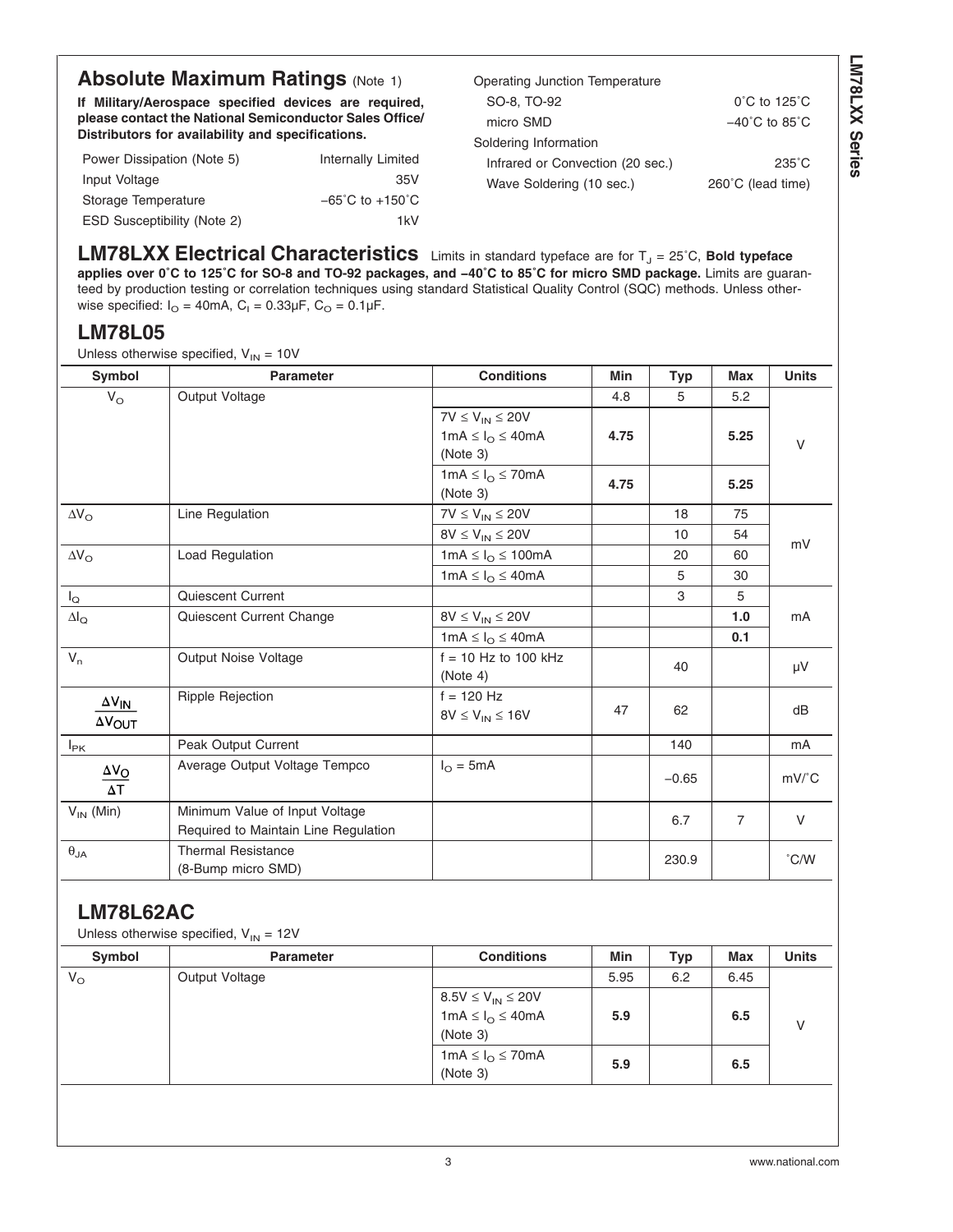LM78LXX Series **LM78LXX Series**

LM78LXX Electrical Characteristics Limits in standard typeface are for T<sub>J</sub> = 25°C, Bold typeface **applies over 0˚C to 125˚C for SO-8 and TO-92 packages, and −40˚C to 85˚C for micro SMD package.** Limits are guaranteed by production testing or correlation techniques using standard Statistical Quality Control (SQC) methods. Unless otherwise specified:  $I_{\text{O}}$  = 40mA, C<sub>I</sub> = 0.33µF, C<sub>O</sub> = 0.1µF. (Continued)

#### **LM78L62AC** (Continued)

Unless otherwise specified,  $V_{IN} = 12V$ 

| Symbol                                 | <b>Parameter</b>                                                       | <b>Conditions</b>                 | Min | <b>Typ</b>     | <b>Max</b> | <b>Units</b>  |
|----------------------------------------|------------------------------------------------------------------------|-----------------------------------|-----|----------------|------------|---------------|
| $\Delta V_{\Omega}$                    | Line Regulation                                                        | $8.5V \le V_{IN} \le 20V$         |     | 65             | 175        |               |
|                                        |                                                                        | $9V \leq V_{IN} \leq 20V$         |     | 55             | 125        | mV            |
| $\Delta V_{\rm O}$                     | <b>Load Regulation</b>                                                 | 1mA $\leq I_{\Omega} \leq 100$ mA |     | 13             | 80         |               |
|                                        |                                                                        | 1mA $\leq I_{\Omega} \leq 40$ mA  |     | 6              | 40         |               |
| $I_{\mathsf{Q}}$                       | <b>Quiescent Current</b>                                               |                                   |     | $\overline{2}$ | 5.5        |               |
| $\Delta I_{\rm Q}$                     | Quiescent Current Change                                               | $8V \leq V_{IN} \leq 20V$         |     |                | 1.5        | mA            |
|                                        |                                                                        | 1mA $\leq I_{\Omega} \leq 40$ mA  |     |                | 0.1        |               |
| $V_{n}$                                | Output Noise Voltage                                                   | $f = 10$ Hz to 100 kHz            |     | 50             |            | μV            |
|                                        |                                                                        | (Note 4)                          |     |                |            |               |
| $\Delta V_{\text{IN}}$                 | <b>Ripple Rejection</b>                                                | $f = 120$ Hz                      |     |                |            |               |
| $\Delta V_{\text{OUT}}$                |                                                                        | $10V \leq V_{IN} \leq 20V$        | 40  | 46             |            | dB            |
| $I_{PK}$                               | Peak Output Current                                                    |                                   |     | 140            |            | mA            |
| $\underline{\Delta V_O}$<br>$\Delta T$ | Average Output Voltage Tempco                                          | $I_{\Omega} = 5mA$                |     | $-0.75$        |            | $mV^{\circ}C$ |
| $V_{IN}$ (Min)                         | Minimum Value of Input Voltage<br>Required to Maintain Line Regulation |                                   |     | 7.9            |            | $\vee$        |

#### **LM78L82AC**

Unless otherwise specified,  $V_{IN} = 14V$ 

| Symbol                        | <b>Parameter</b>                     | <b>Conditions</b>               | Min  | <b>Typ</b> | <b>Max</b> | <b>Units</b>                   |
|-------------------------------|--------------------------------------|---------------------------------|------|------------|------------|--------------------------------|
| $V_{\rm O}$                   | Output Voltage                       |                                 | 7.87 | 8.2        | 8.53       |                                |
|                               |                                      | $11V \le V_{IN} \le 23V$        |      |            |            |                                |
|                               |                                      | $1mA \leq I_{O} \leq 40mA$      | 7.8  |            | 8.6        | $\vee$                         |
|                               |                                      | (Note 3)                        |      |            |            |                                |
|                               |                                      | $1mA \leq I_{\Omega} \leq 70mA$ | 7.8  |            | 8.6        |                                |
|                               |                                      | (Note 3)                        |      |            |            |                                |
| $\Delta V_{\rm O}$            | Line Regulation                      | $11V \le V_{IN} \le 23V$        |      | 80         | 175        |                                |
|                               |                                      | $12V \le V_{IN} \le 23V$        |      | 70         | 125        |                                |
| $\Delta\rm{V}_\odot$          | Load Regulation                      | $1mA \leq I_{O} \leq 100mA$     |      | 15         | 80         | mV                             |
|                               |                                      | $1mA \leq I_{\Omega} \leq 40mA$ |      | 8          | 40         |                                |
| $I_{\mathsf{Q}}$              | Quiescent Current                    |                                 |      | 2          | 5.5        |                                |
| $\Delta I_{\textsf{Q}}$       | Quiescent Current Change             | $12V \le V_{IN} \le 23V$        |      |            | 1.5        | mA                             |
|                               |                                      | $1mA \leq I_{O} \leq 40mA$      |      |            | 0.1        |                                |
| $V_n$                         | Output Noise Voltage                 | $f = 10$ Hz to 100 kHz          |      | 60         |            | $\mu V$                        |
|                               |                                      | (Note 4)                        |      |            |            |                                |
| $\Delta V_{IN}$               | Ripple Rejection                     | $f = 120$ Hz                    |      |            |            |                                |
| $\Delta V_{\text{OUT}}$       |                                      | $12V \le V_{IN} \le 22V$        | 39   | 45         |            | dB                             |
| $I_{PK}$                      | Peak Output Current                  |                                 |      | 140        |            | mA                             |
|                               | Average Output Voltage Tempco        | $I_{\Omega} = 5mA$              |      |            |            |                                |
| $\frac{\Delta V_O}{\Delta T}$ |                                      |                                 |      | $-0.8$     |            | $mV$ <sup><math>c</math></sup> |
| $V_{IN}$ (Min)                | Minimum Value of Input Voltage       |                                 |      | 9.9        |            | $\vee$                         |
|                               | Required to Maintain Line Regulation |                                 |      |            |            |                                |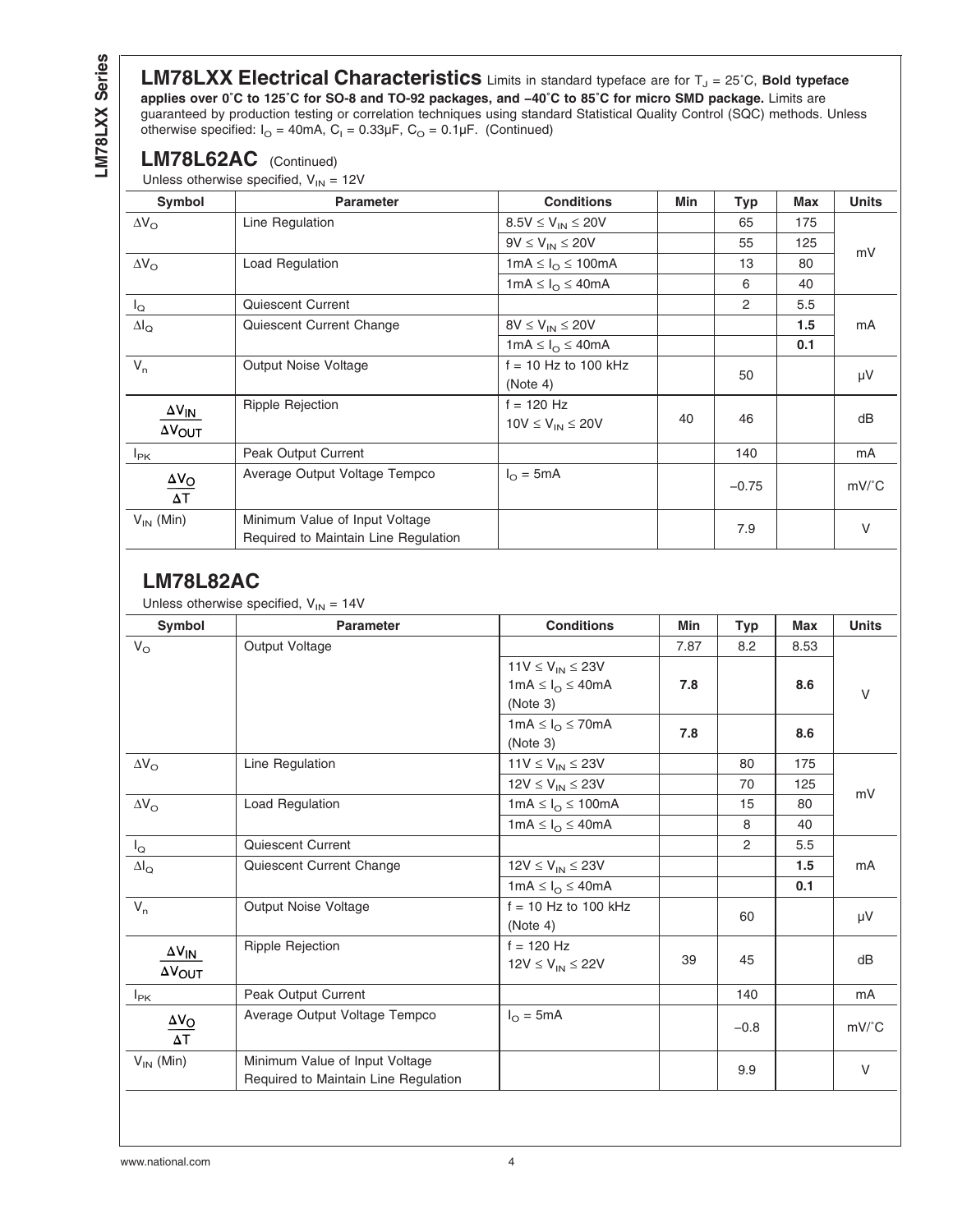**LM78LXX Series**

**LM78LXX Electrical Characteristics** Limits in standard typeface are for T<sub>J</sub> = 25°C, Bold typeface **applies over 0˚C to 125˚C for SO-8 and TO-92 packages, and −40˚C to 85˚C for micro SMD package.** Limits are guaranteed by production testing or correlation techniques using standard Statistical Quality Control (SQC) methods. Unless otherwise specified:  $I_{\text{O}}$  = 40mA, C<sub>I</sub> = 0.33µF, C<sub>O</sub> = 0.1µF. (Continued)

## **LM78L09AC**

Unless otherwise specified,  $V_{IN} = 15V$ 

| Symbol                                            | <b>Parameter</b>                                                       | <b>Conditions</b>                                                          | Min  | <b>Typ</b> | Max  | <b>Units</b>  |
|---------------------------------------------------|------------------------------------------------------------------------|----------------------------------------------------------------------------|------|------------|------|---------------|
| $V_{\rm O}$                                       | Output Voltage                                                         |                                                                            | 8.64 | 9.0        | 9.36 |               |
|                                                   |                                                                        | 11.5 $V \le V_{IN} \le 24V$<br>$1mA \leq I_{\Omega} \leq 40mA$<br>(Note 3) | 8.55 |            | 9.45 | $\vee$        |
|                                                   |                                                                        | 1mA $\leq I_{\Omega} \leq 70$ mA<br>(Note 3)                               | 8.55 |            | 9.45 |               |
| $\Delta V_{\rm O}$                                | Line Regulation                                                        | 11.5 $V \le V_{IN} \le 24V$                                                |      | 100        | 200  |               |
|                                                   |                                                                        | $13V \le V_{IN} \le 24V$                                                   |      | 90         | 150  | mV            |
| $\Delta V_{\rm O}$                                | <b>Load Regulation</b>                                                 | 1mA $\leq I_{\odot} \leq 100$ mA                                           |      | 20         | 90   |               |
|                                                   |                                                                        | 1mA $\leq I_{\Omega} \leq 40$ mA                                           |      | 10         | 45   |               |
| $I_{\mathsf{Q}}$                                  | Quiescent Current                                                      |                                                                            |      | 2          | 5.5  |               |
| $\Delta I_{\rm Q}$                                | Quiescent Current Change                                               | 11.5V $\leq$ V <sub>IN</sub> $\leq$ 24V                                    |      |            | 1.5  | mA            |
|                                                   |                                                                        | $1mA \leq I_{O} \leq 40mA$                                                 |      |            | 0.1  |               |
| $V_n$                                             | Output Noise Voltage                                                   |                                                                            |      | 70         |      | μV            |
| $\Delta V_{\text{IN}}$<br>$\Delta V_{\text{OUT}}$ | <b>Ripple Rejection</b>                                                | $f = 120$ Hz<br>$15V \leq V_{IN} \leq 25V$                                 | 38   | 44         |      | dB            |
| $I_{\text{PK}}$                                   | Peak Output Current                                                    |                                                                            |      | 140        |      | mA            |
| $\underline{\Delta V_O}$<br>$\overline{\Delta T}$ | Average Output Voltage Tempco                                          | $I_{\Omega} = 5mA$                                                         |      | $-0.9$     |      | $mV^{\circ}C$ |
| $V_{IN}$ (Min)                                    | Minimum Value of Input Voltage<br>Required to Maintain Line Regulation |                                                                            |      | 10.7       |      | $\vee$        |

## **LM78L12AC**

Unless otherwise specified,  $V_{1N} = 19V$ 

| Symbol                        | <b>Parameter</b>              | <b>Conditions</b>               | Min  | <b>Typ</b>      | Max  | <b>Units</b>                   |
|-------------------------------|-------------------------------|---------------------------------|------|-----------------|------|--------------------------------|
| $V_{\rm O}$                   | Output Voltage                |                                 | 11.5 | 12              | 12.5 |                                |
|                               |                               | $14.5V \le V_{IN} \le 27V$      |      |                 |      |                                |
|                               |                               | $1mA \leq I_{\Omega} \leq 40mA$ | 11.4 |                 | 12.6 | $\vee$                         |
|                               |                               | (Note 3)                        |      |                 |      |                                |
|                               |                               | $1mA \leq I_{\Omega} \leq 70mA$ | 11.4 |                 | 12.6 |                                |
|                               |                               | (Note 3)                        |      |                 |      |                                |
| $\Delta V_{\rm O}$            | Line Regulation               | $14.5V \le V_{IN} \le 27V$      |      | 30              | 180  |                                |
|                               |                               | $16V \leq V_{IN} \leq 27V$      |      | 20              | 110  |                                |
| $\Delta V_{\rm O}$            | Load Regulation               | $1mA \leq I_{\odot} \leq 100mA$ |      | 30              | 100  | mV                             |
|                               |                               | $1mA \leq I_{\Omega} \leq 40mA$ |      | 10 <sup>1</sup> | 50   |                                |
| $I_{\mathsf{Q}}$              | Quiescent Current             |                                 |      | 3               | 5    |                                |
| $\Delta I_{\rm Q}$            | Quiescent Current Change      | $16V \leq V_{IN} \leq 27V$      |      |                 | 1    | mA                             |
|                               |                               | $1mA \leq I_{\Omega} \leq 40mA$ |      |                 | 0.1  |                                |
| $V_n$                         | Output Noise Voltage          |                                 |      | 80              |      | μV                             |
| $\Delta V_{\underline{IN}}$   | <b>Ripple Rejection</b>       | $f = 120$ Hz                    |      |                 |      |                                |
| $\Delta V_{\text{OUT}}$       |                               | $15V \le V_{IN} \le 25$         | 40   | 54              |      | dB                             |
| $I_{PK}$                      | Peak Output Current           |                                 |      | 140             |      | mA                             |
|                               |                               | $I_{\Omega} = 5mA$              |      |                 |      |                                |
| $\frac{\Delta V_O}{\Delta T}$ | Average Output Voltage Tempco |                                 |      | $-1.0$          |      | $mV$ <sup><math>c</math></sup> |
|                               |                               |                                 |      |                 |      |                                |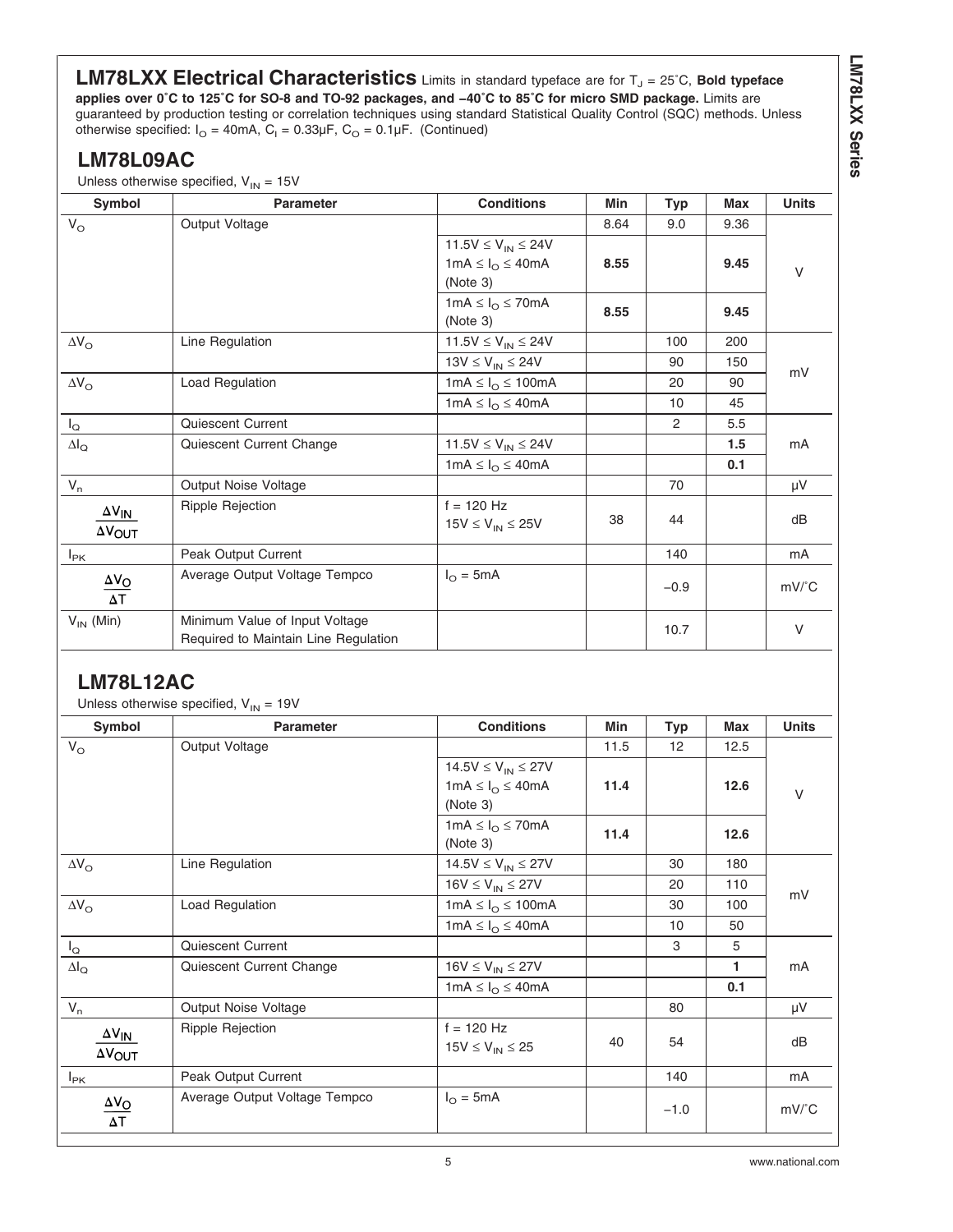<span id="page-5-0"></span>LM78LXX Series **LM78LXX Series**

**LM78LXX Electrical Characteristics** Limits in standard typeface are for T<sub>J</sub> = 25°C, Bold typeface **applies over 0˚C to 125˚C for SO-8 and TO-92 packages, and −40˚C to 85˚C for micro SMD package.** Limits are guaranteed by production testing or correlation techniques using standard Statistical Quality Control (SQC) methods. Unless otherwise specified:  $I_{\text{O}}$  = 40mA, C<sub>I</sub> = 0.33µF, C<sub>O</sub> = 0.1µF. (Continued)

#### **LM78L12AC** (Continued)

Unless otherwise specified,  $V_{IN} = 19V$ 

| <b>Symbol</b>  | <b>Parameter</b>                                                       | <b>Conditions</b> | Min | Typ  | Max  | Units |
|----------------|------------------------------------------------------------------------|-------------------|-----|------|------|-------|
| $V_{IN}$ (Min) | Minimum Value of Input Voltage<br>Required to Maintain Line Regulation |                   |     | 13.7 | 14.5 |       |

### **LM78L15AC**

|                                              | Unless otherwise specified, $V_{IN} = 23V$                             |                                           |       |            |            |               |
|----------------------------------------------|------------------------------------------------------------------------|-------------------------------------------|-------|------------|------------|---------------|
| <b>Symbol</b>                                | <b>Parameter</b>                                                       | <b>Conditions</b>                         | Min   | <b>Typ</b> | <b>Max</b> | <b>Units</b>  |
| $V_{\rm O}$                                  | Output Voltage                                                         |                                           | 14.4  | 15.0       | 15.6       |               |
|                                              |                                                                        | 17.5 $V \le V_{IN} \le 30V$               |       |            |            |               |
|                                              |                                                                        | 1mA $\leq I_{\Omega} \leq 40$ mA          | 14.25 |            | 15.75      | $\vee$        |
|                                              |                                                                        | (Note 3)                                  |       |            |            |               |
|                                              |                                                                        | $1mA \leq I_{\Omega} \leq 70mA$           | 14.25 |            | 15.75      |               |
|                                              |                                                                        | (Note 3)                                  |       |            |            |               |
| $\Delta V_{\rm O}$                           | Line Regulation                                                        | $17.5V \le V_{IN} \le 30V$                |       | 37         | 250        |               |
|                                              |                                                                        | $20V \leq V_{IN} \leq 30V$                |       | 25         | 140        | mV            |
| $\Delta V_{\rm O}$                           | Load Regulation                                                        | $1mA \leq I_{\Omega} \leq 100mA$          |       | 35         | 150        |               |
|                                              |                                                                        | $1mA \leq I_{\Omega} \leq 40mA$           |       | 12         | 75         |               |
| $I_{\mathsf{Q}}$                             | Quiescent Current                                                      |                                           |       | 3          | 5          |               |
| $\Delta I_Q$                                 | Quiescent Current Change                                               | $20V \leq V_{IN} \leq 30V$                |       |            | 1.         | mA            |
|                                              |                                                                        | $1mA \leq I_{O} \leq 40mA$                |       |            | 0.1        |               |
| $V_n$                                        | Output Noise Voltage                                                   |                                           |       | 90         |            | μV            |
| $\Delta\rm {V}_{\underline{I}\underline{N}}$ | Ripple Rejection                                                       | $f = 120$ Hz                              |       |            |            |               |
| $\Delta V_{\text{OUT}}$                      |                                                                        | 18.5V $\leq$ V <sub>IN</sub> $\leq$ 28.5V | 37    | 51         |            | dB            |
| $I_{PK}$                                     | Peak Output Current                                                    |                                           |       | 140        |            | mA            |
| $\Delta V_{\rm O}$<br>$\Delta\mathsf{T}$     | Average Output Voltage Tempco                                          | $I_{\Omega} = 5mA$                        |       | $-1.3$     |            | $mV^{\circ}C$ |
| $V_{IN}$ (Min)                               | Minimum Value of Input Voltage<br>Required to Maintain Line Regulation |                                           |       | 16.7       | 17.5       | V             |

**Note 1:** Absolute Maximum Ratings indicate limits beyond which damage to the device may occur. Electrical specifications do not apply when operating the device outside of its stated operating conditions.

**Note 2:** Human body model, 1.5 kΩ in series with 100pF.

**Note 3:** Power dissipation ≤ 0.75W.

**Note 4:** Recommended minimum load capacitance of 0.01µF to limit high frequency noise.

**Note 5:** Typical thermal resistance values for the packages are:

**Z** Package:  $\theta_{JC} = 60$  °C/W,  $= \theta_{JA} = 230$  °C/W

**M** Package:  $θ_{JA} = 180 °C/W$ 

**micro SMD** Package:  $θ_{JA} = 230.9°$ C/W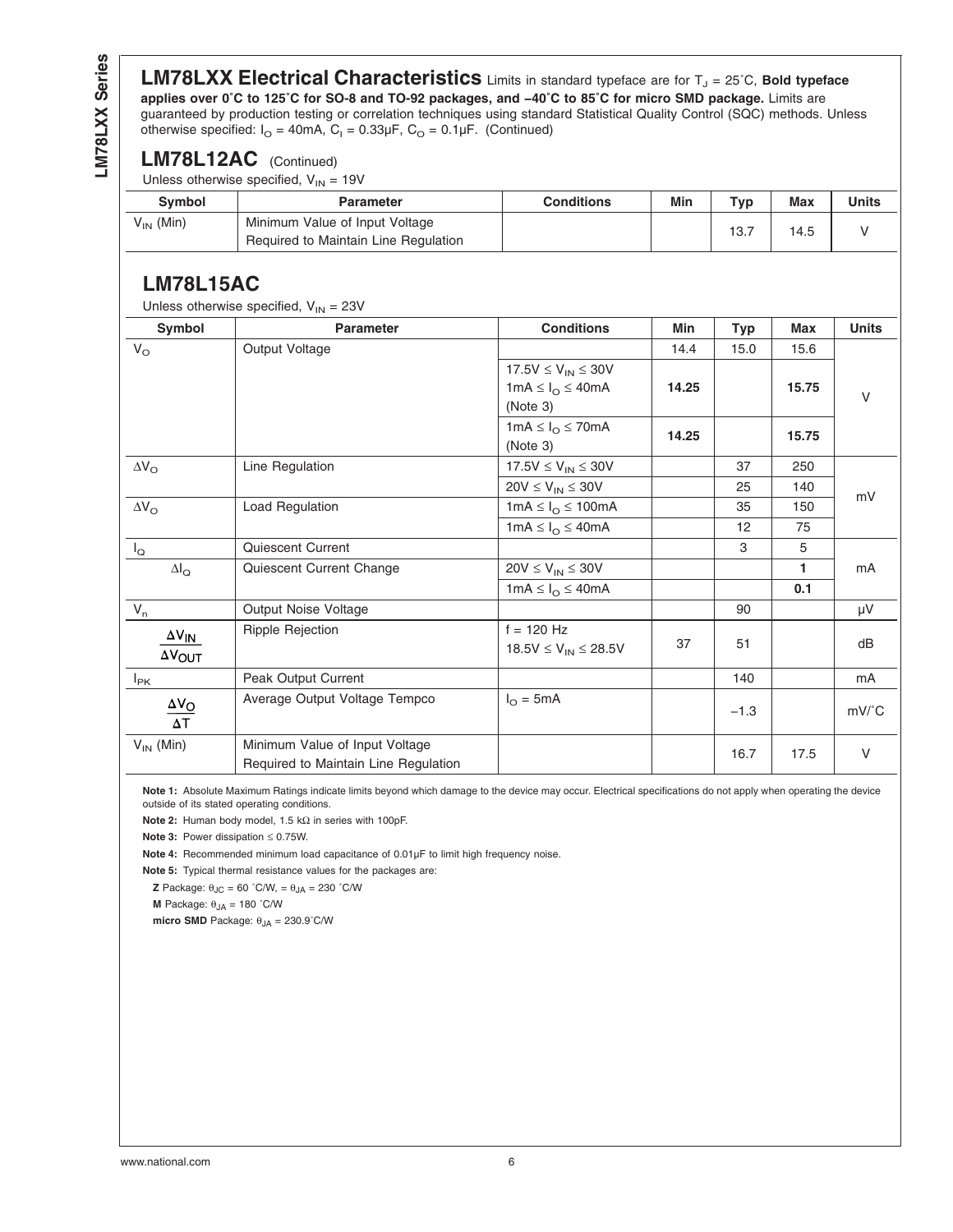

 $\Delta V_0$ UT = 100 mV

 $25$ 

30

 $10$ 

15  $20$ 

1 k

15

**10k** 

 $V_{OUT} = 5V$ 

 $T_J = 25^{\circ}C$ 

20

 $I_{OUT}$  = 40 mA

25

30

100<sub>k</sub>

#### **Typical Performance Characteristics Maximum Average Power Dissipation (Z Package) Peak Output Current**  $10$ 400  $5.0$ POWER DISSIPATION (W) OUTPUT CURRENT (mA) 300  $\mathbf{T}_\text{I} = \mathbf{0}^\circ \mathbf{C} \cdot$ 0.125" LEAD LENGTH FROM PC BOARD  $T_i = 25^\circ C$ WITH 72°C/W HEAT SINK  $200$  $1.0$ 0.4" LEAD LENGTH  $0.5\,$  $T_j = 150^\circ C$ **FROM PC BOARD** 100 **FREE AIR** 0.125" LEAD LENGTH **FROM PC BOARD FREE AIR**  $0.1$  $\pmb{0}$ 15 45 60 75  $\mathbf{0}$ 5 30 AMBIENT TEMPERATURE (°C) INPUT-OUTPUT DIFFERENTIAL (V) <sup>00774414</sup> <sup>00774416</sup> **Dropout Voltage Contract Contract Contract Contract Contract Contract Contract Contract Contract Contract Contract Contract Contract Contract Contract Contract Contract Contract Contract Contract Contract Contract Contrac**  $2.5\,$ 100 INPUT-OUTPUT DIFFERENTIAL (V)  $\boldsymbol{2.0}$  $I_{\text{OUT}}$  = 70 mA 80 RIPPLE REJECTION (dB)  $I_{OUT}$  = 40 mA  $1.5$  $\bf{60}$  $I_{\text{OUT}} = 1.0 \text{ mA}$  ${\bf 1.0}$  ${\bf 40}$  $V_{IN}$  = 10V  $V_{OUT} = 5V$  $0.5$ DROPOUT CONDITIONS  ${\bf 20}$  $I_{OUT}$  = 40 mA  $\triangle$  V<sub>OUT</sub> = 2% of V<sub>OUT</sub>  $T_A = 25^{\circ}C$ <u>іш</u>  $\pmb{0}$  $\pmb{0}$ 25  ${\bf 50}$ 75 100 125  $10$ 100 JUNCTION TEMPERATURE (°C) FREQUENCY (Hz) 00774417 00774418 **Output Impedance Current Current** Current Current  $4.0$ 10  $V_{IN} = 10V$  $3.8$  $V_{\text{OUT}} = 5V$  $5.0\,$ QUIESCENT CURRENT (mA)  $3.6$  $I_{OUT}$  = 40 mA **OUTPUT IMPEDANCE (Ω)**  $T_A = 25^{\circ}C$  $3.4$  $C_{\text{OUT}} = 0$  $3.2$  ${\bf c}_{\bf o \bf u \bf \tau}$  =  ${\bf 1} \mu$ f TANTALUM  $3.0$  $1.0$  $2.8$  $0.5$  $2.5$  $2.4$  $2.2$  $0.1$  $2.0$ 10 100  $1<sub>k</sub>$ **10k** 100k **1M** 5 10 **FREQUENCY (Hz)** INPUT VOLTAGE (V) 00774419 00774420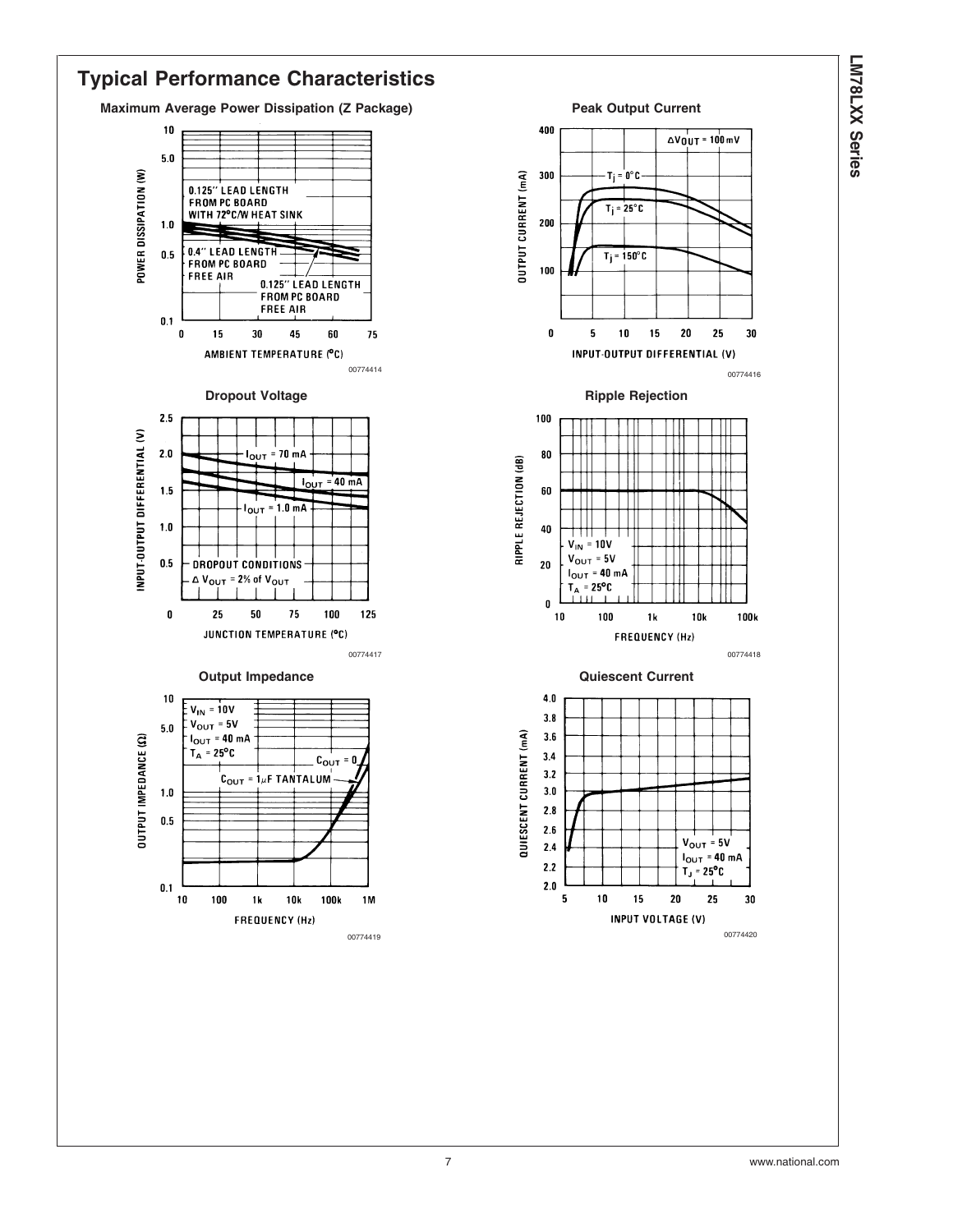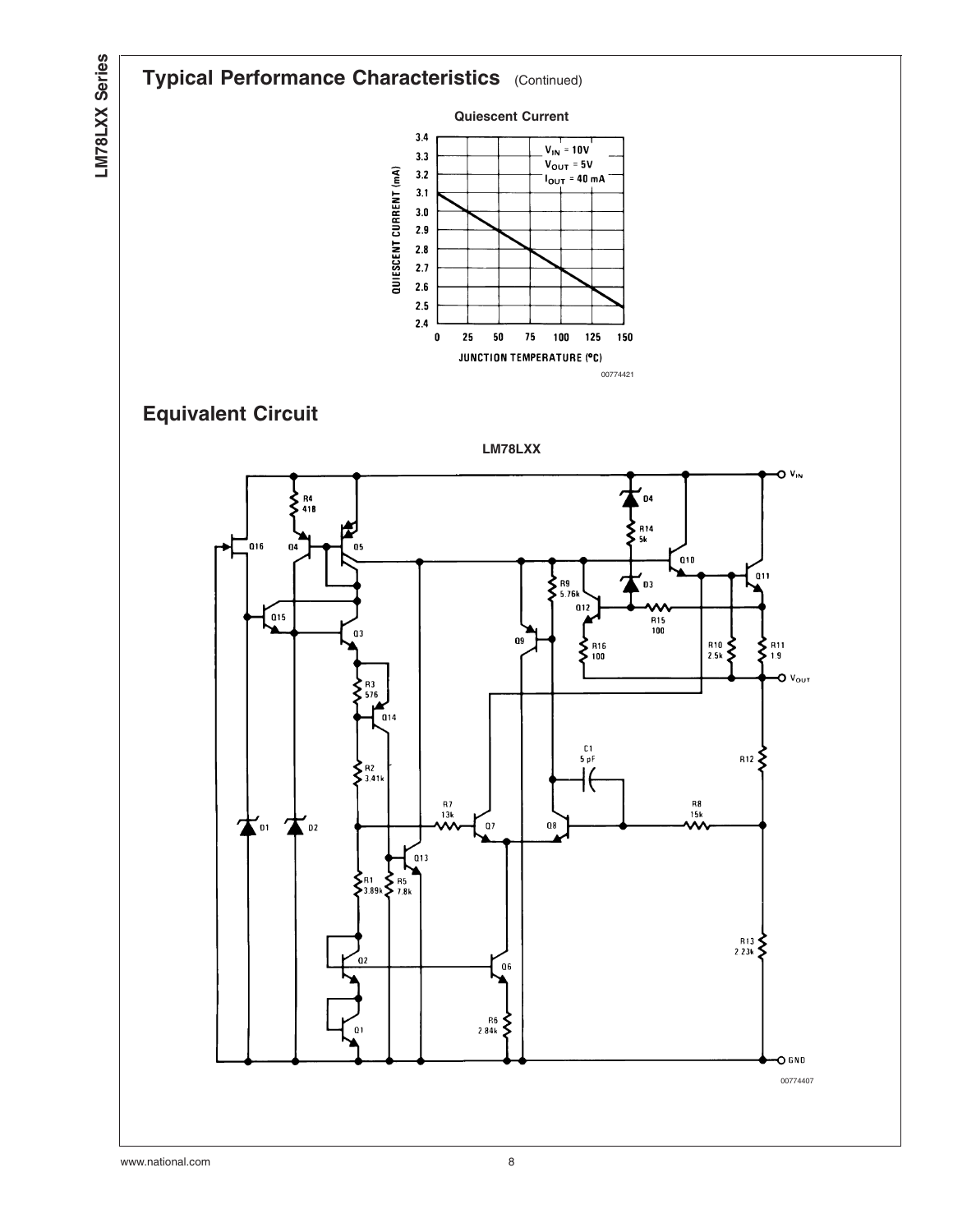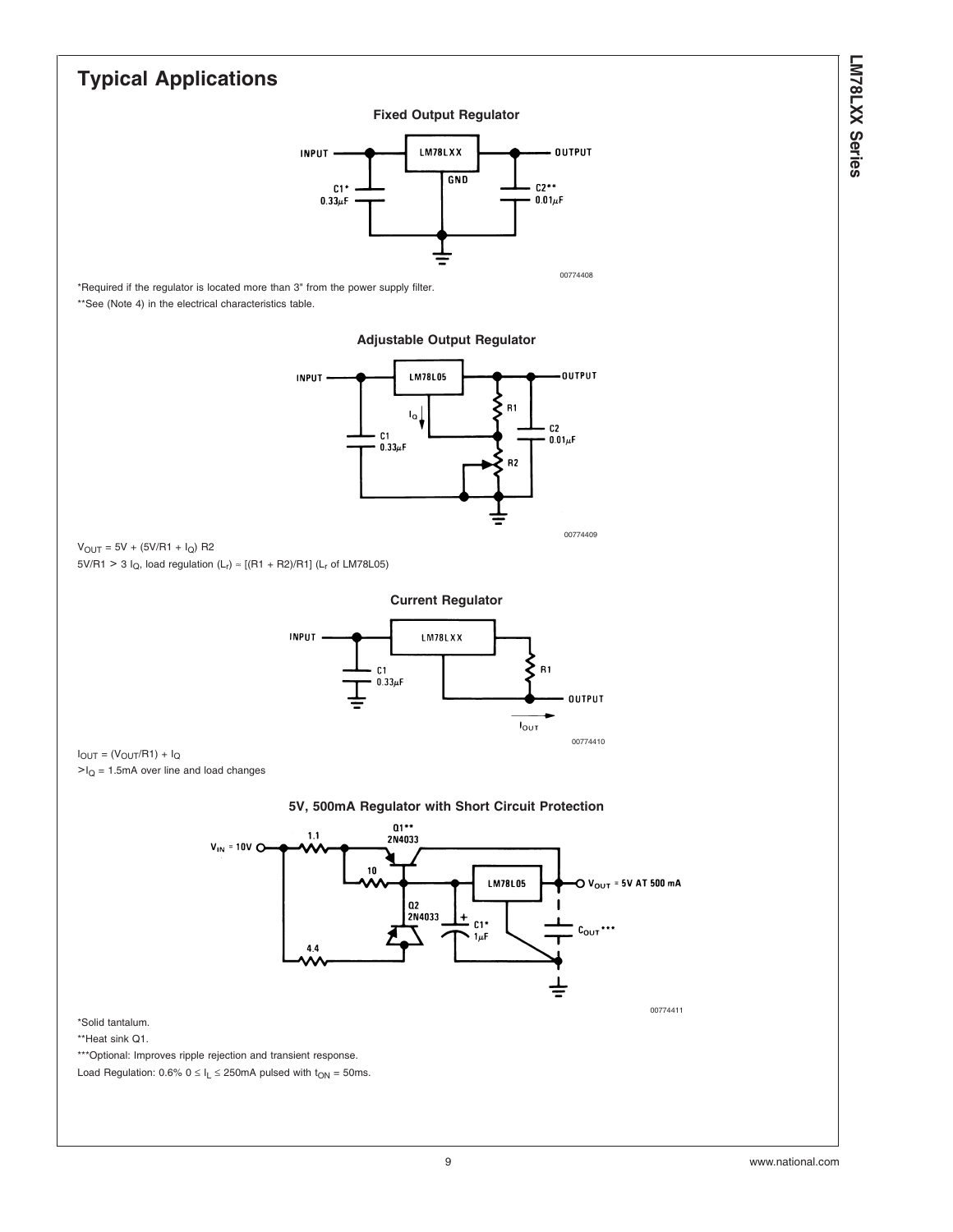## **Typical Applications** (Continued)



\*Solid tantalum.

**Variable Output Regulator 0.5V-18V**



#### \*Solid tantalum.

 $\mathsf{V}_{\mathsf{OUT}} = \mathsf{V}_{\mathsf{G}} + 5\mathsf{V}, \, \mathsf{R1} = (-\mathsf{V}_{\mathsf{IN}}/\mathsf{I}_{\mathsf{Q\ L\mathsf{M78L05}}})$  $V_{OUT} = 5V (R2/R4)$  for  $(R2 + R3) = (R4 + R5)$ A 0.5V output will correspond to  $(R2/R4) = 0.1 (R3/R4) = 0.9$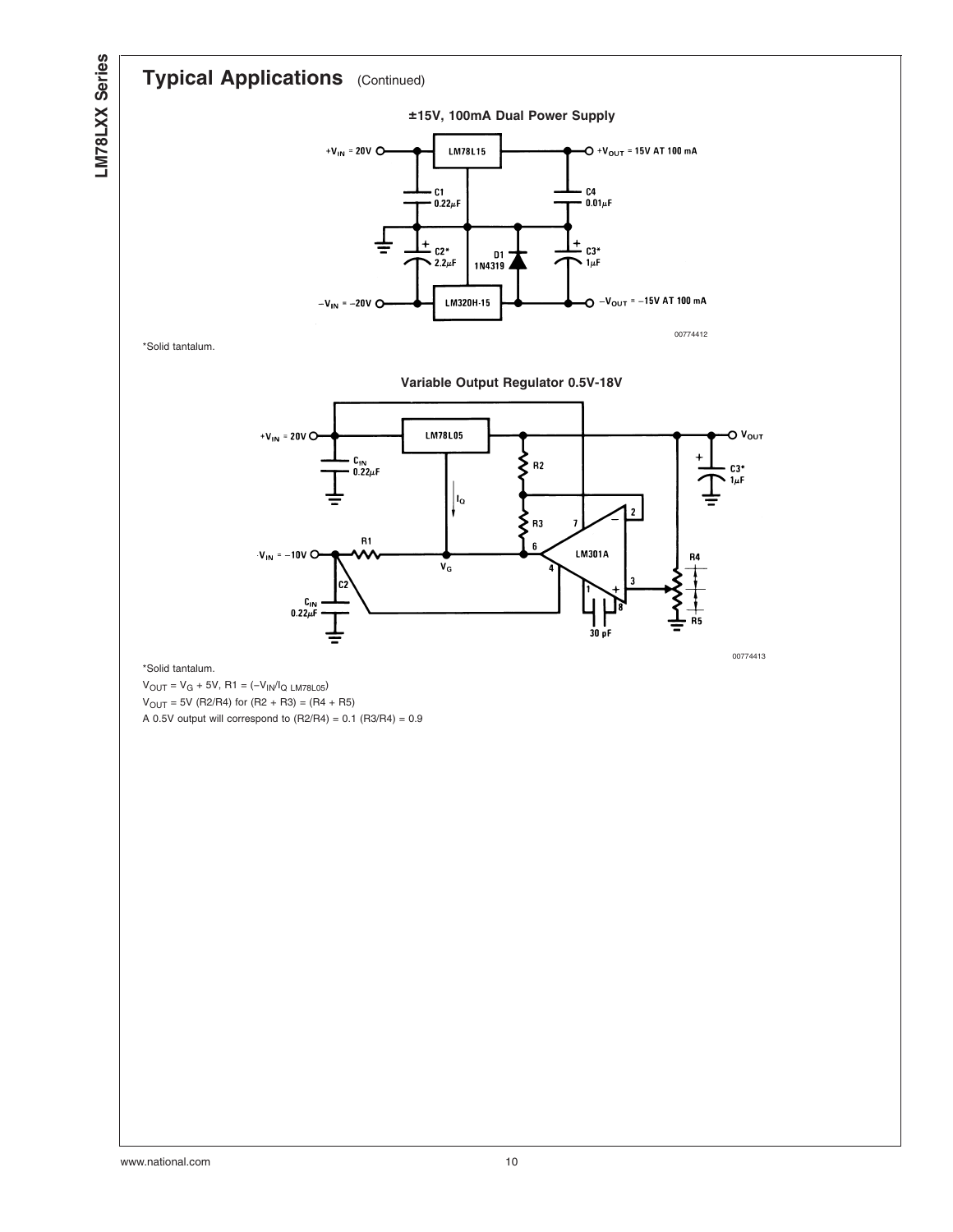**Physical Dimensions** inches (millimeters) unless otherwise noted



NOTES: UNLESS OTHERWISE SPECIFIED

1. EPOXY COATING

2. 63Sn/37Pb EUTECTIC BUMP

3. RECOMMEND NON-SOLDER MASK DEFINED LANDING PAD.

4. PIN A1 IS ESTABLISHED BY LOWER LEFT CORNER WITH RESPECT TO TEXT ORIENTATION. REMAINING PINS ARE NUMBERED COUNTERCLOCKWISE.

5. XXX IN DRAWING NUMBER REPRESENTS PACKAGE SIZE VARIATION WHERE  $X_1$  IS PACKAGE WIDTH,  $X_2$  IS PACKAGE LENGTH AND  $X_3$  IS PACKAGE HEIGHT.

6. REFERENCE JEDEC REGISTRATION MO-211, VARIATION BC.

**8-Bump micro SMD for LM78L05IBP Only NS Package Number BPA08AAB X1 = 1.285mm X2 = 1.285mm X3 = 0.850mm**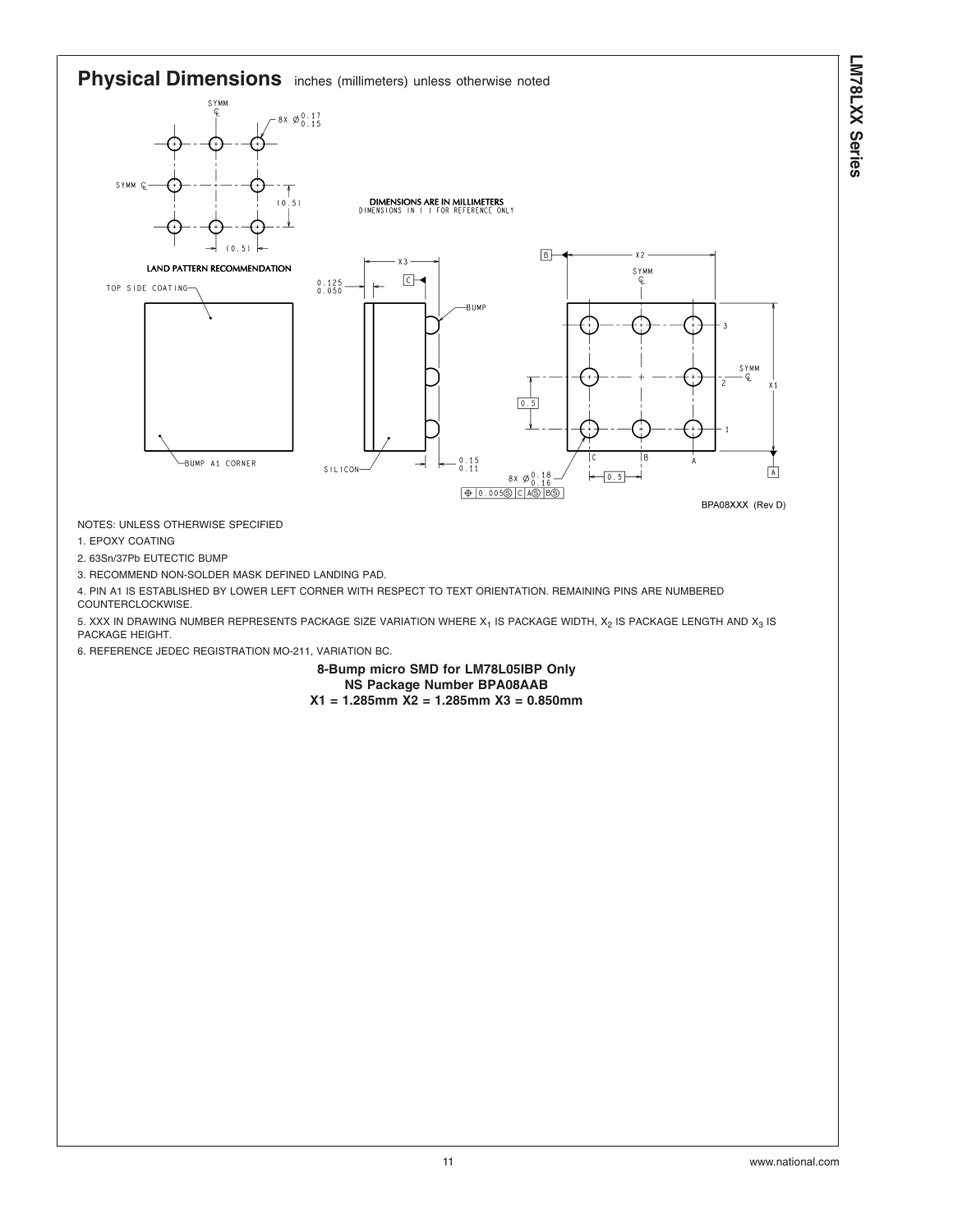

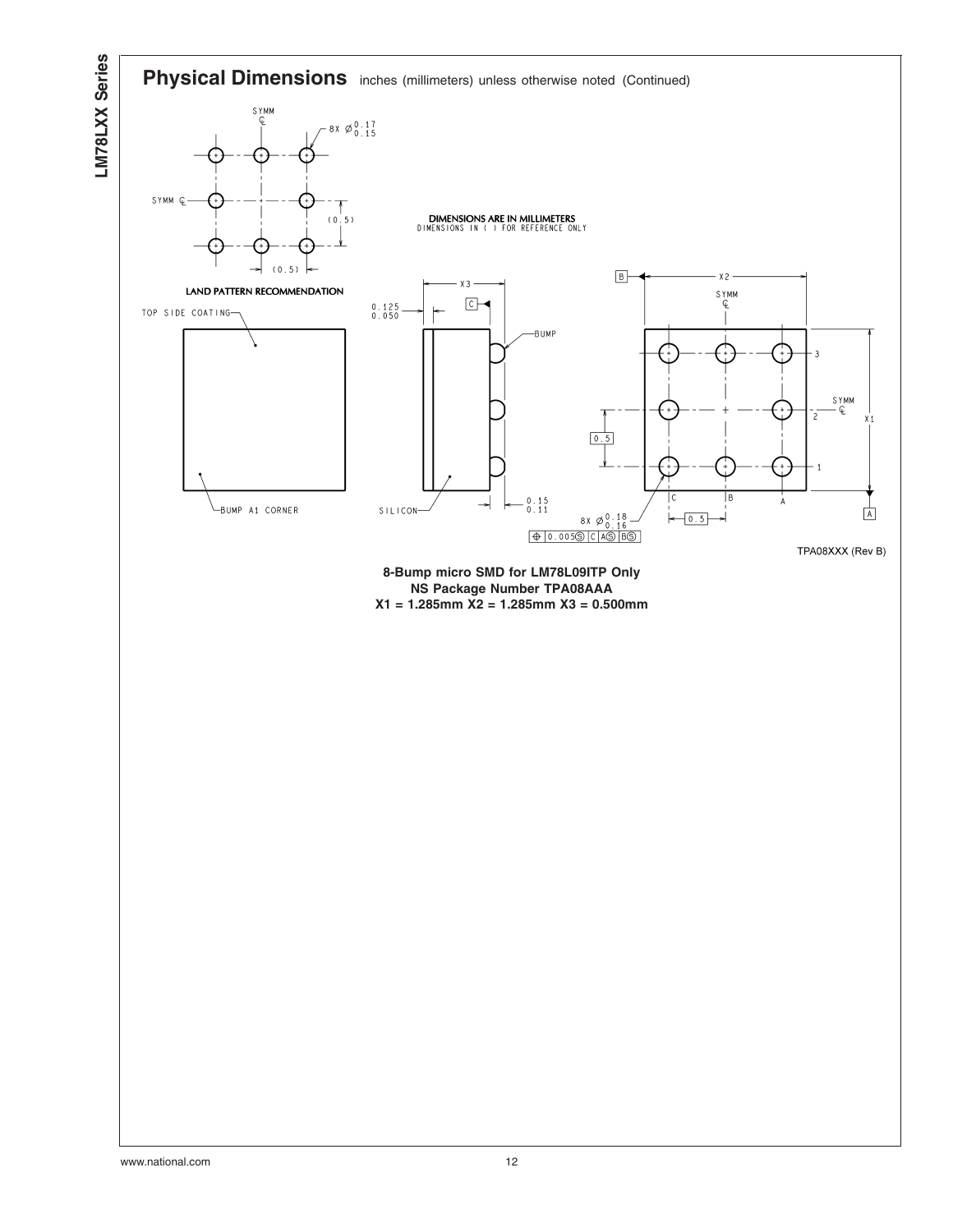

**LM78LXX**

 **Series**